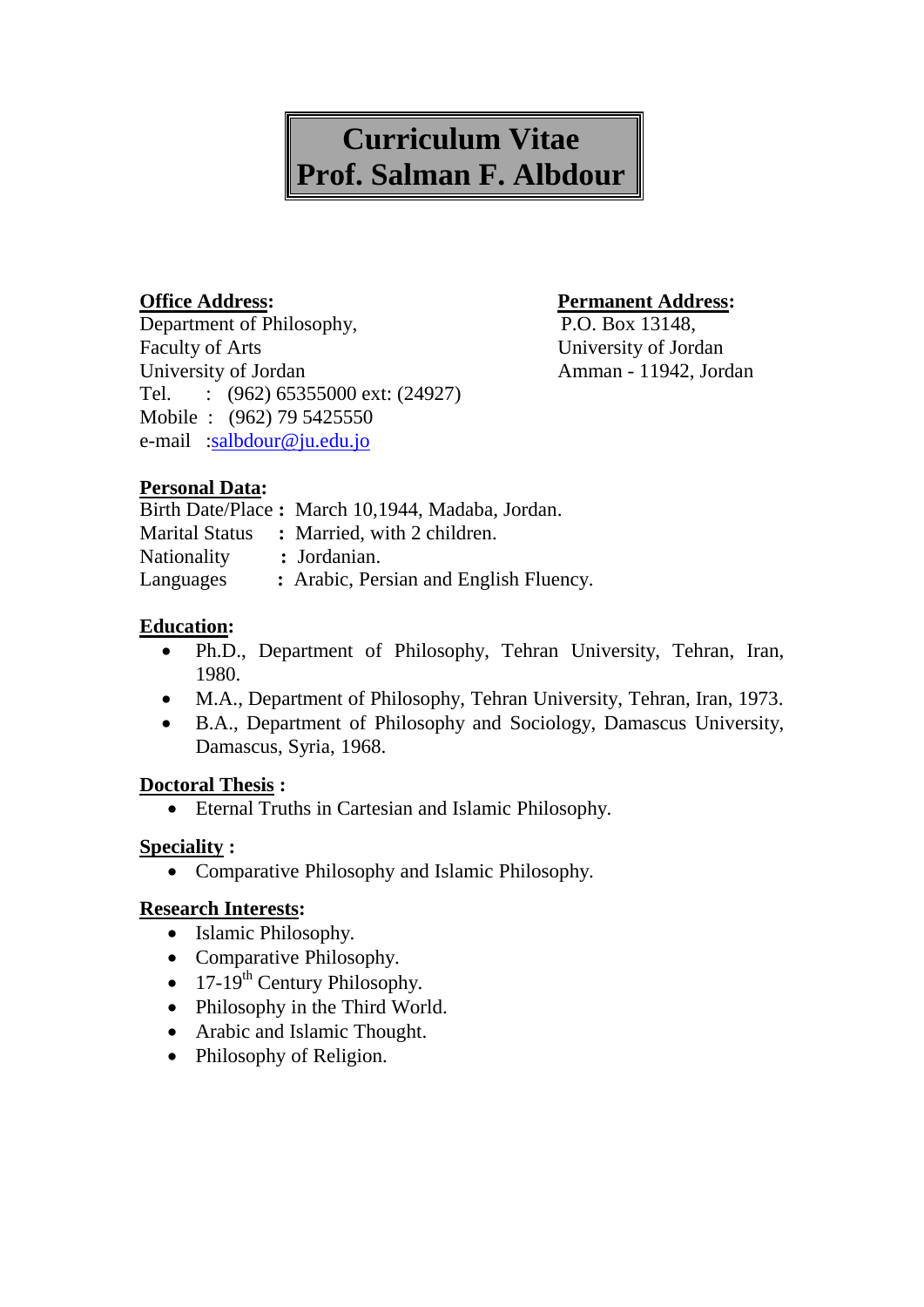#### **Academic Experience:**

# **Professional Experience:**

Member, Council of Trustees

President

Member, Council of Trustees

Member and vice president of the council of trustees

Professor Department of Philosophy, University of Jordan, April 1994 -

Associate Professor Department of Philosophy, University of Jordan, July 1986 - 1994.

Visiting Faculty Department of Near Eastern Studies, Princeton University, Spring 1993.

Visiting Scholar Department of Near Eastern Studies, Harvard University, 1987 - 1988.

Assistant Professor Department of Philosophy, University of Jordan, March 1981 - July 1986.

Lecturer Department of Philosophy, University of Jordan, Oct. 1980 - March 1981.

Teaching Assistant Department of Arabic Language and Literature, Tehran University, 1973 - 1976.

Amman National University, 2013 -

Interim Committee of the Islamic Charity Center, April. 2007 - Oct. 2012.

Yarmouk University, Jordan Dec. 2009 - Sept. 2010.

Jadara University, 2005 - 2008.

Editor-in-Chief Jordan Journal of Social Sciences, Jan. 2007 -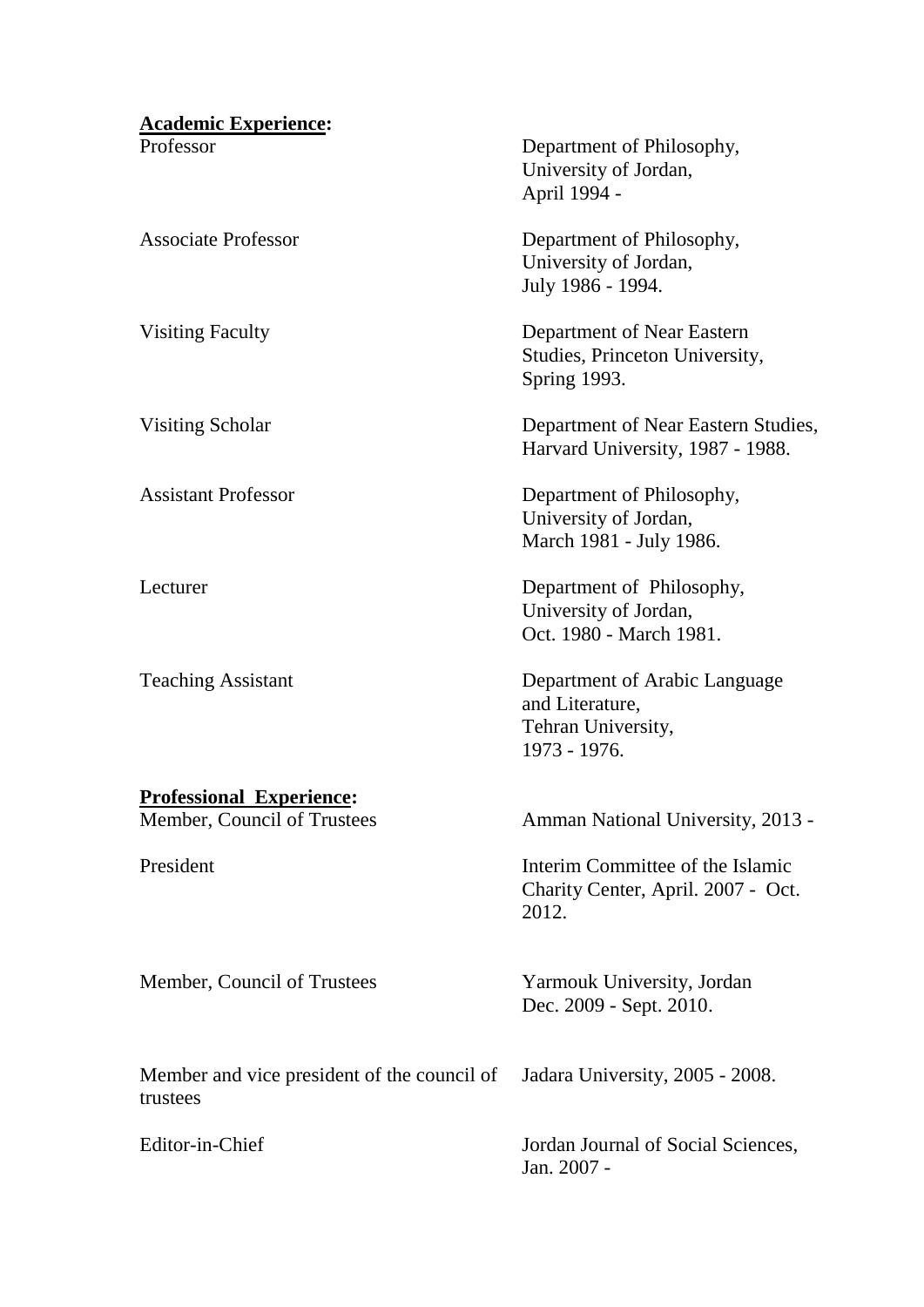| Member, Council of Trustees               | The Jordanian Center For Human<br>Rights, 2005 - 2007                                            |
|-------------------------------------------|--------------------------------------------------------------------------------------------------|
| President                                 | AL al-Bayt University, Aug. 2001-<br>Dec. 2004                                                   |
| Vice President for Administrative Affairs | University of Jordan, Oct. 1998 - Aug.<br>2001.                                                  |
| Member, Council of Trustees               | Yarmouk University, Jordan<br>Aug. 1998 - Sept. 2001.                                            |
| Dean                                      | Students' Affairs,<br>University of Jordan,<br>May 1996 - Dec. 1998.                             |
| Dean                                      | Students' Affairs,<br>Al al-Bayt University,<br>1994 - 1995.                                     |
| Editor-in-Chief                           | ALMANARAH, Learned Journal,<br>Al al-Bayt University,<br>1995 - 1999.                            |
| Chairman                                  | Department of Philosophy,<br>University of Jordan,<br>Sep. 1986 - 1987 also<br>Sep. 1990 - 1996. |

# **Courses Taught:**

# **Graduate:**

- Late Islamic Philosophy.
- Al-Ghazali and Ibn Rushd.
- Islamic Philosophy.
- Kant and Hegel.
- Trends in Contemporary Islamic Thought.
- Philosophy of Action in the Arab Islamic Heritage.
- Plato and Aristotle.
- St. Thomas Aquinas.
- Philosophy of Religion.
- Al-Farabi and his School.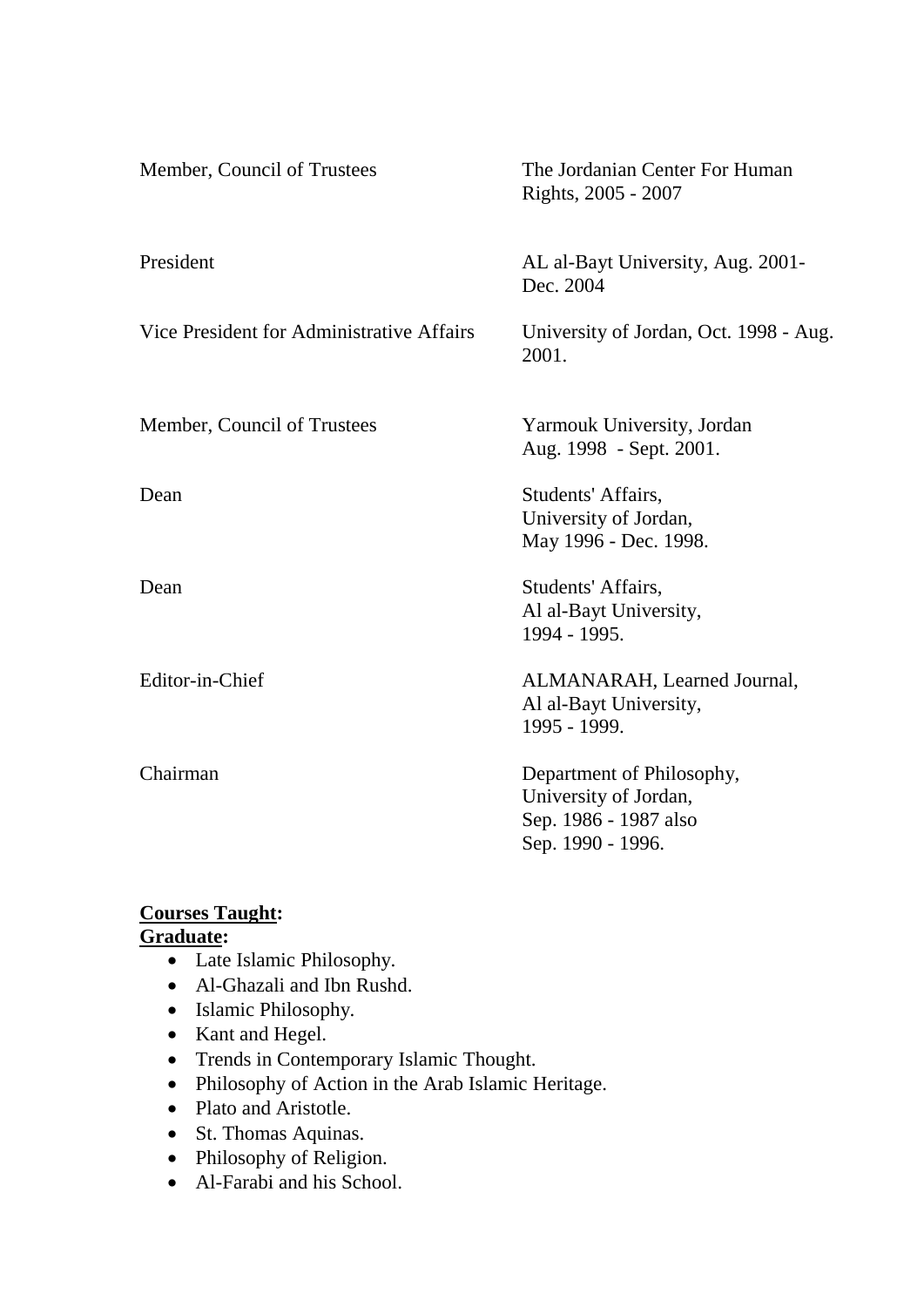- Themes in Arab Thought from the Rise of Islam to the Present. (Princeton University-USA).
- The Knowledge Society.

#### **Undergraduate:**

- Islamic Philosophy.
- Mediaeval Philosophy.
- Philosophy of Enlightenment.
- Eastern Philosophy.
- Greek Philosophy.
- Metaphysics.
- Islamic Theology.
- Modern Philosophy.

# **Thesis Supervision: Name of Student: Thesis Title:** Mohammad al-Kahlut, M.A. Man in al-Kindi's Philosophy, (1986), **(degree awarded)**. Mohammad al-'utum, M.A. Shi'ite Imami's Contemporary Political Theory, (1987), **(degree awarded)**. Ahmad Krayem, M.A. Mohammad Bakir al-Sadr on Marxism, (1989), **(degree awarded)**. Afet Nuaimat, M.A. Authority in Abu al-Hasan al-Amiri's Thought, 1994, **(degree awarded)**. Mohammad Assaf, M.A. Sayyed Qutb on Mind and Philosophy, 1995, **(degree awarded)**. Ahamd Ibrahim Alfares, M.A. Myth and knowledge in Mohmmad Arkon's thought, 2000, **(degree awarded)**. Mohammad al-'utum, Ph.D Constructing a Model of Islamic Political Thought, 2008, **(degree awarded)**. Mohammad Assaf, Ph.D Democracy in Contemporary Arab Thought, 2011, **(degree awarded)**. Mahmoud Bani Domee, Ph.D Environmental Philosophy in Islam: From Science to Ecosophy, 2011, **(degree awarded)**. Maha Alsamhoury, Ph.D Logical Analysis of Moral Action, 2012, **(degree awarded)**.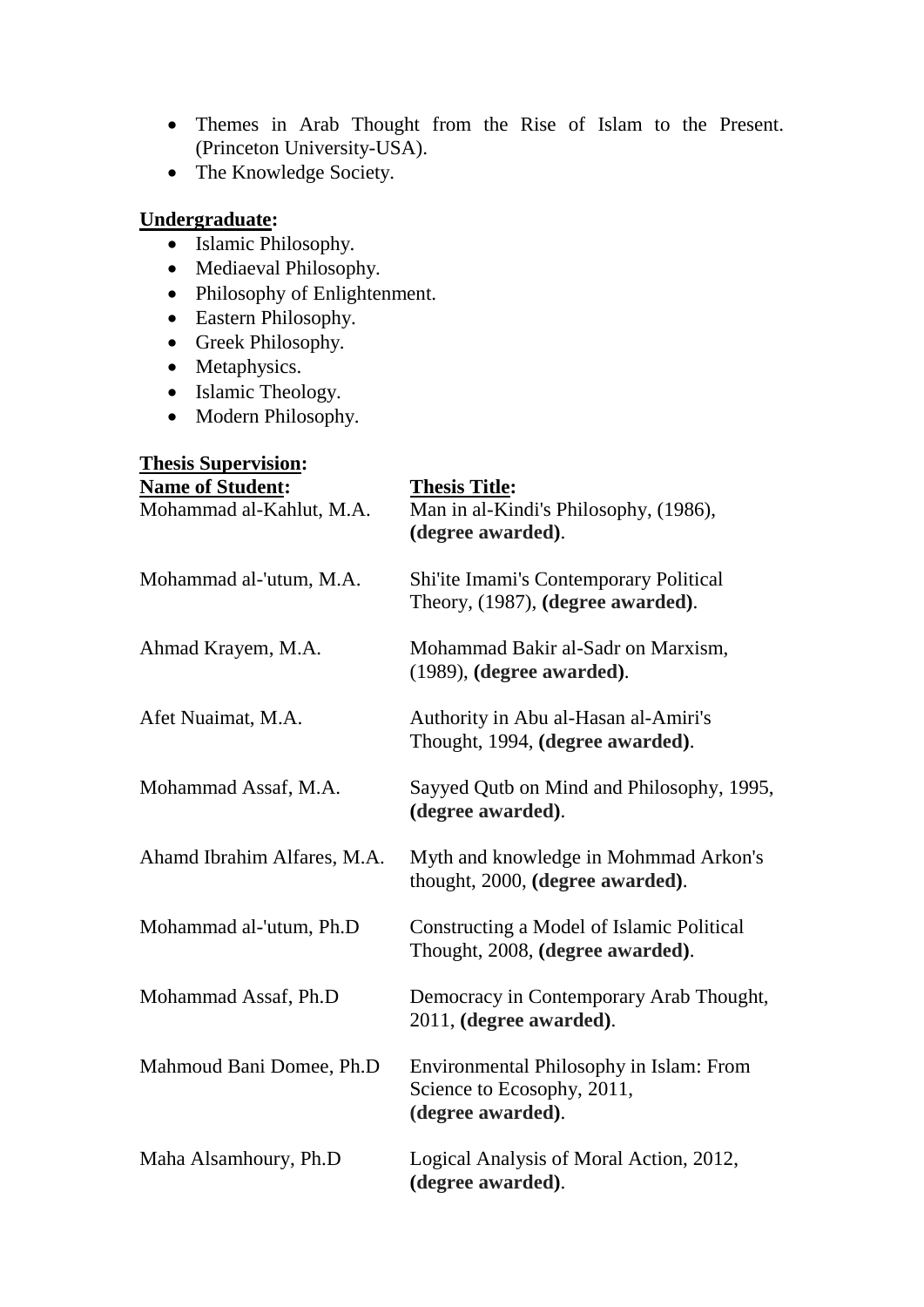| Ayman Alkalyleh, Ph.D          | Mind and Action in the Philosophy of Al-<br>Gazali and Ibn Rushd, 2012,<br>(degree awarded). |
|--------------------------------|----------------------------------------------------------------------------------------------|
| Raj'ee Harb, Ph.D              | Globalization Between Human Welfare and<br>Monopoly of Power, 2013,<br>(degree awarded).     |
| Fayeze Akeel, Ph.D             | The Theory of the Most Perfect World in<br>Islamic Philosophy, 2014, (degree awarded).       |
| Mahmoud Mousa Mahmoud,<br>Ph.D | Al-Farabi's Theory of Knowledge, 2012,<br>(under preparation).                               |
| Ahamd Meestrehee, Ph.D         | Al-Gahazali's Theory of Knowledge, 2012,<br>(under preparation).                             |
| Ayeman Mana'seeh, Ph.D         | Ibn Khaldun on the Asabiya and it's Modern<br>Forms, 2013, (under preparation).              |
| Ahamd Al-qhwee, Ph.D           | The Concept of the Possible in Islamic<br>Philosophy, 2013, (under preparation).             |
| Khaled Jouma', Ph.D            | Averroes' "Ibn Rushd" Theory of Knowledge,<br>2013, (under preparation).                     |
| Laththah Al-Otibi, Ph.D        | Yahya Ibn Adi on Virtue and Felicity, 2013,<br>(under preparation).                          |

## **Publications:**

- Transubstantial Motion in Sadr al-Din Shirazi's Philosophy (in Arabic), DIRASAT, University of Jordan, Vol.11, No.4, 1984.
- The Problem of Philosophical Terminology in Arabic Language, (in Arabic), DIRASAT, University of Jordan, Vol.11, No.6, 1984.
- Reflections on Poetry and Philosophy (in Arabic), CULTURAL QUARTERLY, University of Jordan, No.3, 1984.
- Zoroastrianism (in Arabic), CULTURAL QUARTERLY, University of Jordan, No.7,1985. And Arabic Encyclopedia of Philosophy, Institute of Arab Development, Beirut, 1988.
- Omniscience as an Attribute of the Necessary Being in Sadr al-Din Shirazi's Philosophy (in Arabic), DIRASAT, University of Jordan, Vo.13, No.1, Jan.1986.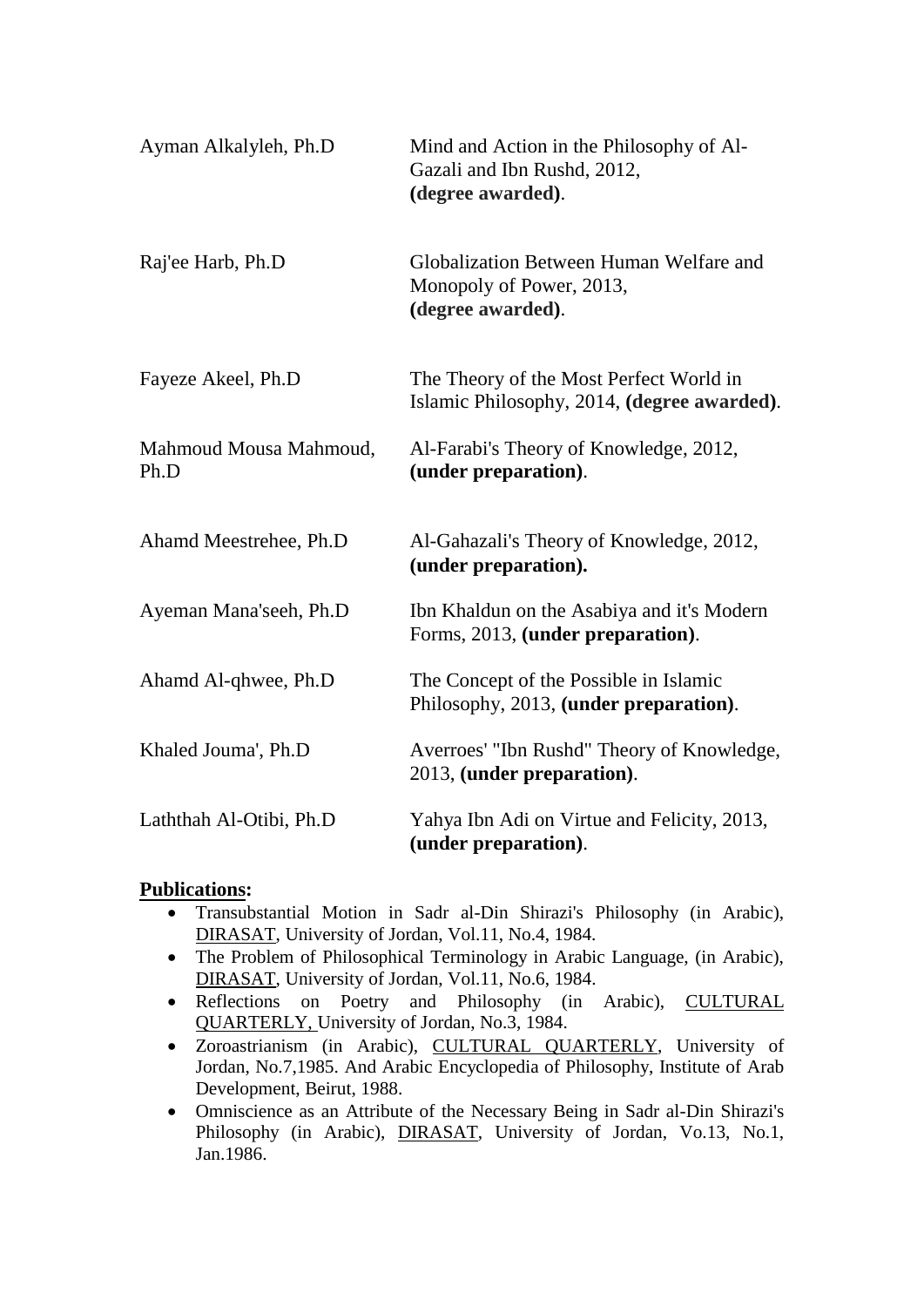- Ontology of Sadr al-Din Shirazi (in Arabic), DIRASAT, University of Jordan, Vol.13, No.4, Dec.1986.
- On Islamic Philosophy (in Arabic), CULTURAL QUARTERLY, University of Jordan, No.9, 1986.
- Arabic Translation of the Article "Philosophical Analysis in Latin America, Published by Jorge J.E. Gracia, appeared in HISTORY OF PHILOSOPHICAL QUARTERLY, Vol.1, Jan.1984. CULTURAL QUARTERLY, University of Jordan, No.10/11, 1986.
- Critical Study of Arab Nationalism (in Arabic), Proceedings of the Academic Day of the Faculty of Arts, University of Jordan, 1987.
- Avicenna's theory of Action (in Arabic), DIRASAT, University of Jordan, Vol.15, No.3, March 1988.
- Ayatollah Khomeini's Pantheism and the Guardianship of the Jurist as Self-Knowledge, (in English), DIRASAT, University of Jordan, Vol.18, No.2, 1991.
- 'Ali Shari'ti on the Crisis of Identity and the Problem of Social Change, (in Arabic), AL-NADWAH, Journal of the Society of International Affairs, Amman, Vol.3, No.3, 1991.
- Commentary on: The participation of Persian Language in Islamic Civilization, (in Arabic), Proceedings of the  $8<sup>th</sup>$  General Conference, Royal Institute for Research in Islamic Civilization, Amman, 1991.
- Isma'ili Sect in Syria, (in Arabic), Proceedings of the Fourth Conference on the History of Bilad al-Sham, University of Jordan, 1992.
- Aspects of Islamic Philosophy in the Ferdausi's Poetry, (in Persian), JOURNAL OF LETTERS AND HUMAN SCIENCES, Tehran University, Vol.30, No.1-4, 1992-1993.
- Tradition and Modernity, a Vision of Possible Contemporary Arab Philosophy (in Arabic), ARAB PHILOSOPHICAL JOURNAL, The Arab Philosophical Society, Amman, Vol.2, No.1, 1992.
- Negritude (in Arabic), CULTURAL QUARTERLY, University of Jordan, No.30, 1993.
- Al-Kindi's Ontology and His Theory of Action (in Arabic), DIRASAT, University of Jordan, Vol.20, No.4, 1993.
- Eternity (al-Abad), (in Arabic), Encyclopedia of Islamic Civilization, Royal Institute for Research in Islamic Civilization, Amman, 1993.
- Innovation (Ibda'), (in Arabic), Encyclopedia of Islamic Civilization, Royal Institute for Research in Islamic Civilization, Amman, 1993.
- Al-Farabi and Spinoza on Imagination and Prophecy; A Comparative Study (in Arabic), DIRASAT, University of Jordan, Vol.21, No.4, 1994.
- Ibn Hazm (in English), Routledge Encyclopedia of Philosophy, 1998.
- Jawaini (in English), Routledge Encyclopedia of Philosophy, 1998.
- Theology and Political thought in Iran and the Arab World, Almuntada, Arabic Thought Forum, 1999.
- Reason and Action in Islamic Philosophy, (Book),Shoroq Publishes, Amman, 2006.
- Stoicism, Arabic Translation, (Book), Shoroq Publishes, Amman 2006.
- Freedom of Opinion and Speech in Islam, chapter in "Third world: Identity and Culture", Majdalawi Publishes, Amman 2010.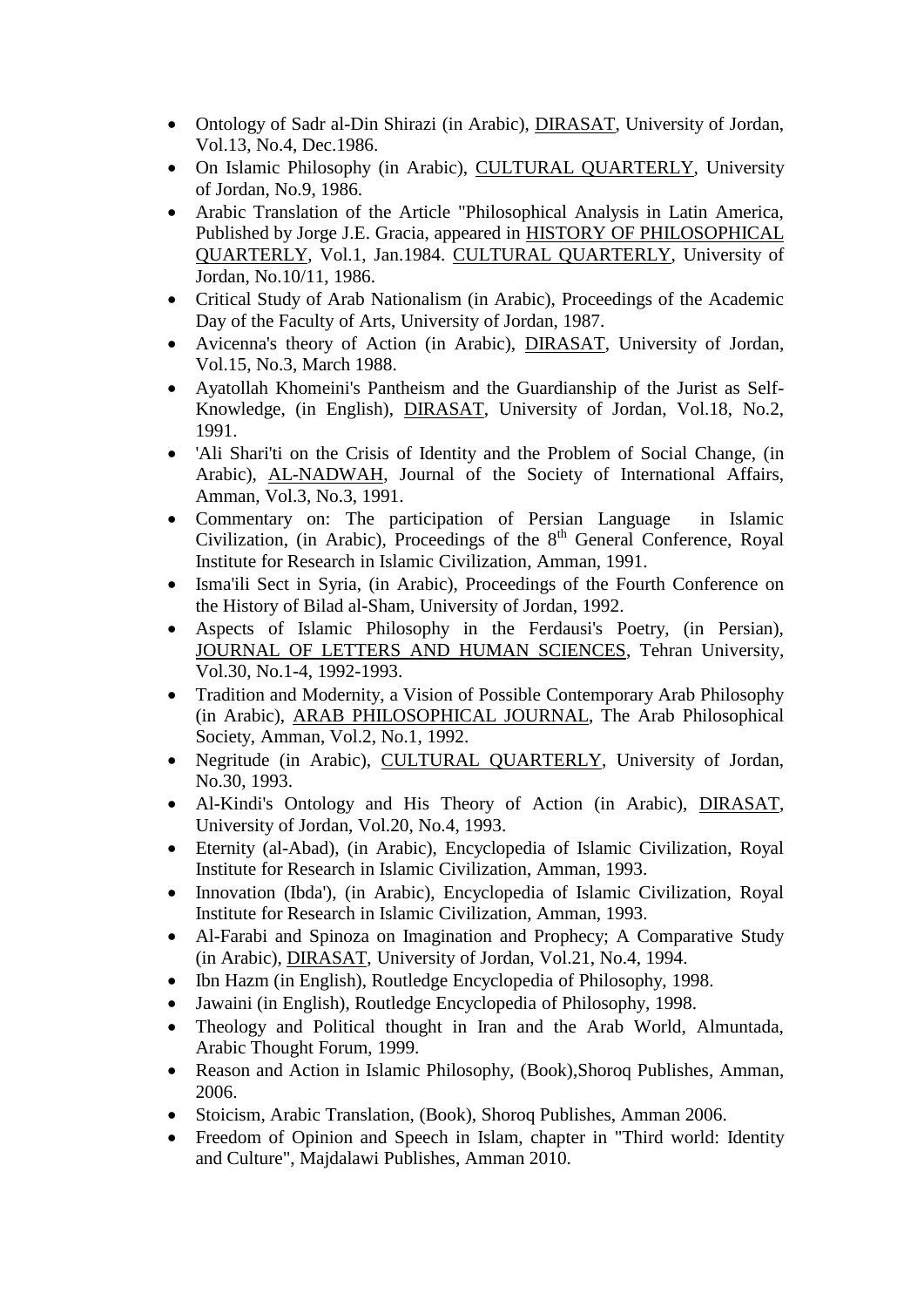- Third world: Identity and Culture, (Book), Dar Majdalawi Publishes, Amman, 2010.
- Critique of Avicenna's Theory of Knowledge, Afkar, Ministry of Culture, Vol.274, 2011.
- Summary of Some Plato's Dialogues, (Book), Arab Institute for Research and Publishing, Beirut 2014.

## **Seminars and Conferences:**

- First Conference on Philosophy in the Arab World, University of Jordan, Amman, Dec. 5-8 1983. Contribution; The Problem of Philosophical Terminology (in Arabic).
- First Conference of Culture in Jordan, University of Jordan, Amman Jordan, 15-18 Oct.1985. Contribution; Two Commentaries.
- Academic Day of the Faculty of Arts, University of Jordan, Amman Jordan, 1987, Contribution; Critical Study of Arab Nationalism (in Arabic).
- Second Conference on Philosophy in the Arab World, University of Jordan, Amman - Jordan, Dec.20-25, 1987, Member of the Organizing Committee.
- Tribe, Religion and State in the Middle East, conference, Center for Middle Eastern Studies, Harvard University, USA, Nov. 17-18,1987.
- Iran, War and Society: Power, Language and Memory, Conference cosponsored by Center for Middle Eastern Studies, Chicago University, USA, April 8-10,1988. Contribution; The Roots of the Guardianship of the Jurist in Islamic Philosophy.
- Biography and Autobiography in Iran in the Last Two Centuries, Seminar, Center for Middle Eastern Studies, Harvard University, USA, April 15,1988. Contribution; Ayatollah Khomeini's Pantheism as Self-Knowledge.
- Fourth Conference on the History of Bilad al-Sham, University of Jordan, Amman - Jordan, March 4-8,1990. Contribution; Isma'ili Sect in Syria.
- Conference on Ferdausi, on the Occasion of the  $1000<sup>th</sup>$  Anniversary of the Composition of the Shahnameh, Tehran University, Tehran - Iran, Dec. 22-26, 1990. Contribution; Aspects of Islamic Philosophy in the Shahnameh.
- The Participation of Islamic Nations in Islamic Civilization, The  $8<sup>th</sup>$ Conference, Royal Institute for Research in Islamic Civilization, Amman - Jordan, July 2-4, 1991, Contribution; Commentary: Participation of Persian Language in Islamic Civilization.
- Third Conference on Philosophy in the Arab World, Arab Philosophical Society, University of Jordan, Amman - Jordan, Oct. 20-25,1992. Contribution; Tradition and Modernity in the Contemporary Arab Thought.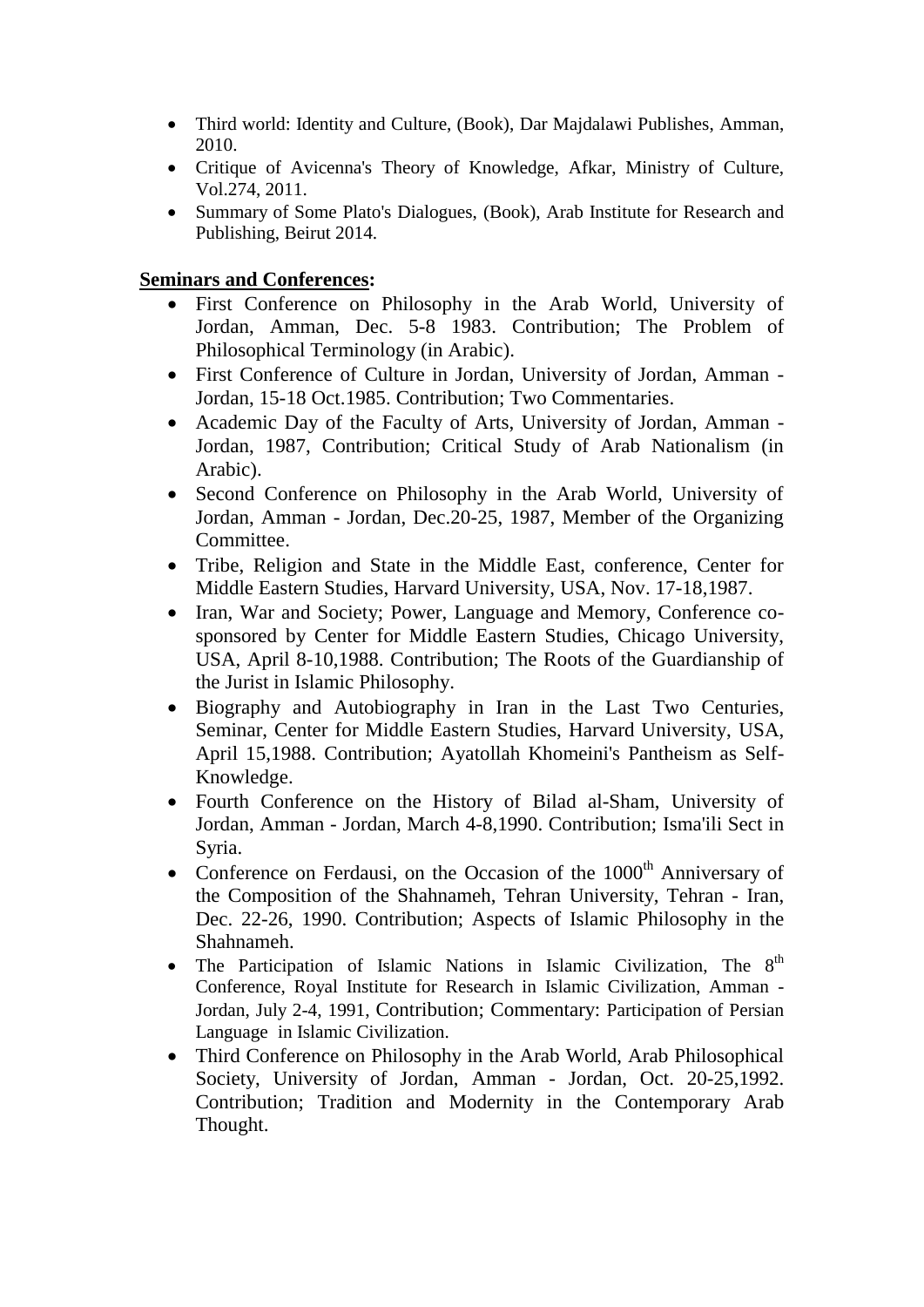- Fourth Conference on Philosophy in the Arab World, University of Jordan, Amman - Jordan, Nov. 25-27,1995, Member of the Organizing Committee.
- World Conference on Mulla Sadra, Tehran Iran, May 22-27, 1999. Contribution; Mulla Sadra's Ontology.
- Conference on Co-operation between Iran and the Arab World, Tehran Iran, Nov. 14-15,1999. Contribution; Theology and Politics in Iran and the Arab World.
- British Council International Conference on Quality Assurance in Higher Education, Strathclyde University, Glasgow - U.K., March 12- 17, 2001.
- International Conference on Globalization and Higher Education, International Association of Universities, Lyon - France, April 12-14, 2002.
- International Conference of the Association of University Presidents, Accreditation and Quality Assurance in Higher Education, Sydney - Australia, June 24-27, 2002.
- The Middle East: Culture, Religion and Community, Looking Beyond the Current Crisis, Amman - Jordan, Feb. 23-24, 2003.
- UNESCO International Conference on Globalization and Higher Education, Implications for North-South Dialogue, Oslo - Norway, May 25-28, 2003.
- International Colloquium on Bu-Ali Sina, Hamedan Iran, August 24-26, 2004.
- Workshop on Human Rights, Copenhagen Denmark, Nov. 5-18, 2005.
- Workshop "The Creation of a Parallel Comparative Dictionary of European and Arabic Political Words and Notions, Guest Speaker, Budapest - Hungary, September  $6 - 8$ , 2008.
- Seminar "Perceptions and Misperceptions on the Mediterranean Shore, Alexandria - Egypt, Dec. 16 – 17, 2008.
- Seminar "Linking Decentralization to Human Rights and Good Governance, The Jordanian Center for Human Rights, Amman - Jordan, January 5, 2010.
- Seminar on the Renaissance in Omman, Manbar Alumah Alhur, Amman-Jordan, Oct. 2010.

# **Awards and Scholarships:**

- Scholarship, Tehran University, Cultural and International Relations -Iranian Ministry of Foreign Affairs, Iran, 1973-1978.
- Fulbright Fellowship, Visiting Scholar, Harvard University, USA, Academic Year 1987-1988.
- ASAIP Visiting Faculty, Princeton University, USA, Spring, 1993.
- Medal of Excellence, Academic achievements, The Jordanian Society of Excellence, Amman - Jordan, 2004.